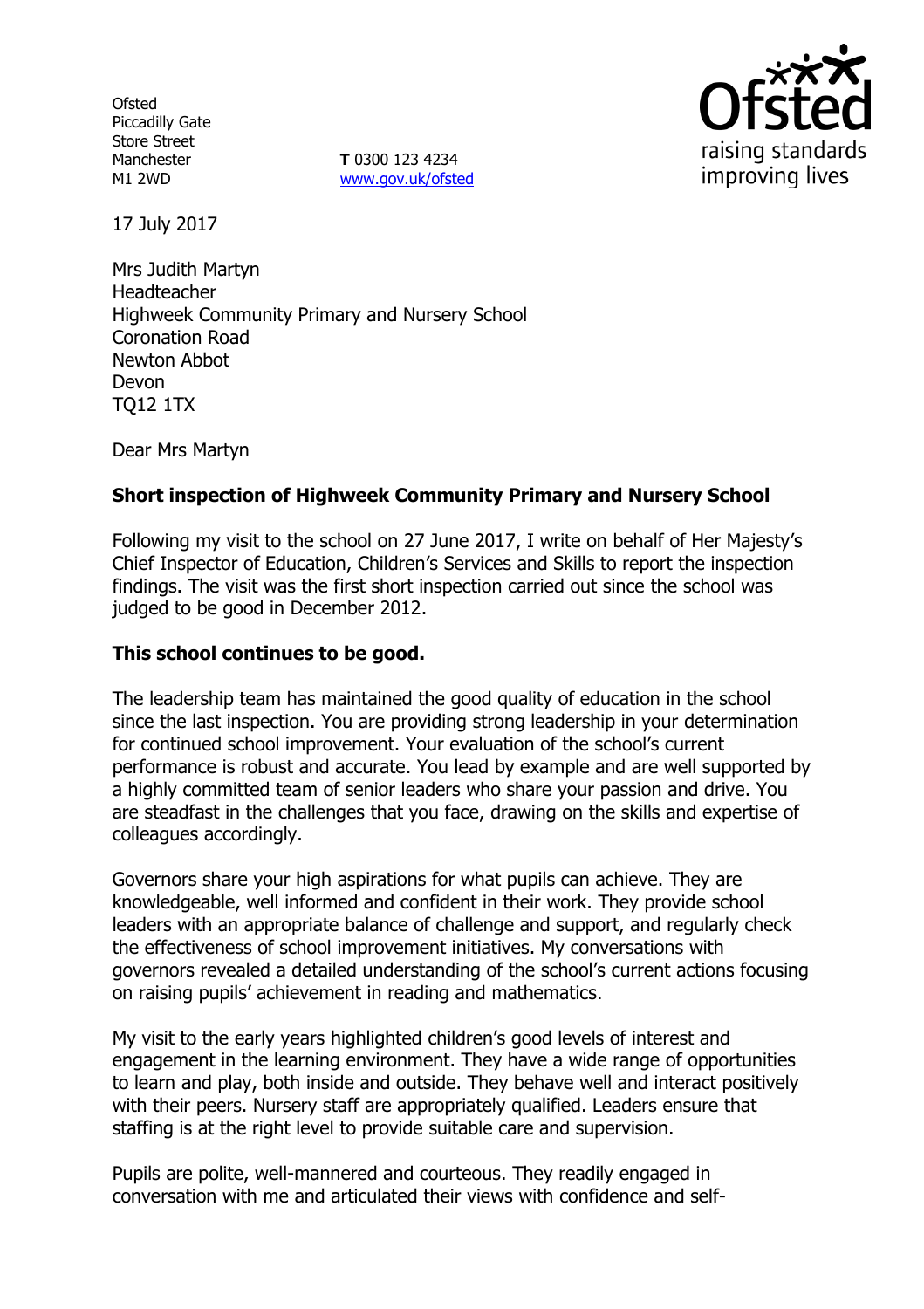

assurance. Almost all staff who responded to the survey said that they enjoy working at this school. They unanimously agree that the school has a culture that encourages calm and orderly conduct, and is aspirational for pupils. These strengths were clearly evident during my visit.

### **Safeguarding is effective.**

You pay meticulous attention to keeping pupils safe. Leaders ensure that all safeguarding arrangements are fit for purpose and that action is taken to safeguard pupils. Rigorous systems are in place to ensure that staff and other adults who are involved in the school are suitable to work with children. For example, safer recruitment practices explore candidates' suitability to work with pupils when references are taken up. Robust checks are in place when visitors arrive at the school. They are given clear guidance regarding the school's expectations for keeping pupils safe.

Leaders provide staff with appropriate training to ensure that they are alert to the possible signs of abuse. Most staff have a clear understanding of the school's policies and procedures around safeguarding. However, you acknowledge the need for some support staff to revisit their training on the 'Prevent' duty. Staff use their knowledge of the school's safeguarding systems effectively to ensure that any concerns about pupils' welfare are logged and escalated quickly.

Leaders have a detailed and thorough knowledge and understanding of vulnerable pupils and the complexity of their specific needs. They pass on referrals swiftly to external agencies to ensure that pupils receive appropriate help and support. Leaders routinely review the quality of support provided to pupils and their families to ensure that it is having the desired impact.

My discussions with pupils revealed that they feel safe at school and have a trusted adult whom they can go to with a worry or a concern. Pupils have a good understanding of how to stay safe when using the internet. For example, they know that they should not give out their personal details online or share their passwords with others. Nearly all parents who responded to the parent survey agreed that their child feels safe in school and is well looked after. A typical comment written by a parent was, 'Teaching and support staff always make my children feel important as individuals and support their emotional and learning needs.' Another wrote, 'Teachers genuinely care about the children.'

Part of our discussions around safeguarding focused on pupils' attendance. The most recent published information shows that overall absence is higher than the national average for all pupils. Absence is also above the national average for pupils in significant groups, including those entitled to free school meals and those who have special educational needs and/or disabilities. You have put in place a robust system to monitor pupils' attendance. This is well supported by a range of strategies that reach out to pupils and parents to promote the importance of good attendance. These actions are proving to be successful, as overall attendance for all pupils is now broadly in line with the national average. Furthermore, you are seeing a steady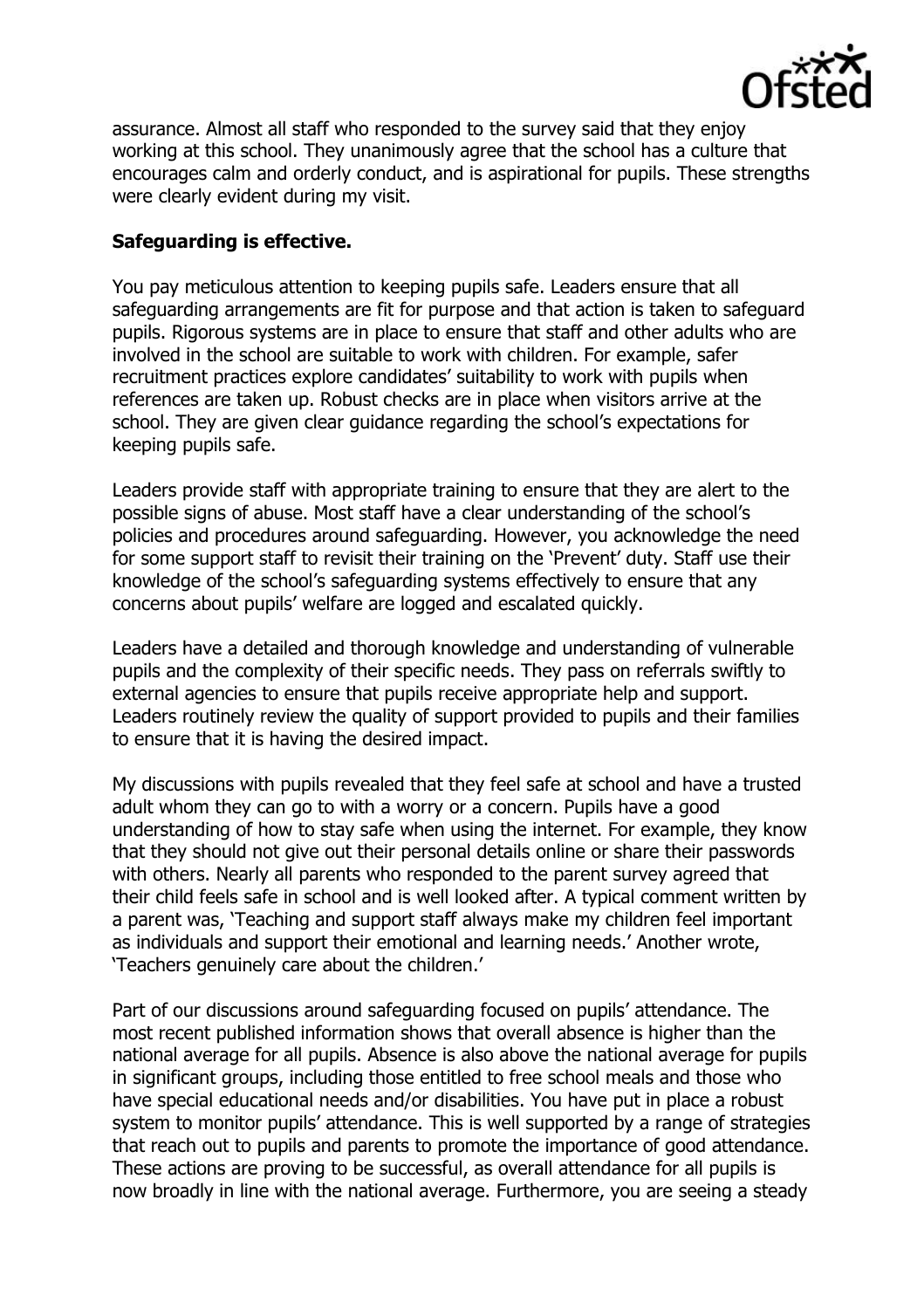

improvement in the attendance of pupils in significant groups.

# **Inspection findings**

- My first line of enquiry focused on evaluating leaders' actions in ensuring that children entitled to free school meals and those who have special educational needs and/or disabilities make rapid progress in the early years. Leaders have undertaken an in-depth review to identify key barriers to learning. Consequently, they have a clear grasp on where best to focus their efforts and use pupil premium funding. Leaders have rightly identified weaknesses around language and communication which are hindering children's progress. As a result, leaders have put in place precise actions with measurable outcomes which are linked to children's attainment. These actions are yielding positive results, with a greater proportion of children entitled to free school meals now achieving a good level of development.
- My visit to the early years highlighted the positive impact that leaders' actions are having on improving outcomes for children entitled to free school meals and those who have special educational needs and/or disabilities. Children's work and school assessment information show that children in these significant groups are now making better progress over time. For example, my conversations with several children revealed how their language skills are developing. As a result, they are able to express themselves effectively and have the confidence to fully interact with their peers. You recognise the need to further accelerate the progress of children in these significant groups.
- I also focused on evaluating leaders' actions in ensuring that pupils in key stage 1 make strong progress in reading and mathematics. Leaders have implemented a range of well-targeted actions to ensure that pupils make the progress of which they are capable. As a result, pupils who achieved the expected standard in reading at the end of the early years are now making better progress. Pupils who read to me did so with a good degree of fluency and accuracy. They confidently talked about their books and could apply their skills in inference and deduction to predict what might happen next.
- My visits to classrooms showed good evidence of the impact that leaders' strategies are having on raising standards in mathematics. Pupils are demonstrating a secure grasp of the key mathematical knowledge, understanding and skills associated with standards expected of their age. For example, evidence in Year 2 books shows pupils' ability to recall and use multiplication facts with a good degree of accuracy. Pupils' work in Year 1 shows a secure grasp of money and time. However, leaders acknowledge the need to ensure that pupils routinely apply their skills in number through problem-solving activities.
- $\blacksquare$  Next, I evaluated leaders' actions in ensuring that pupils in key stage 2, particularly girls, make strong progress in reading and mathematics. A detailed analysis of pupils' achievement in these subject areas has enabled leaders to identify specific areas for improvement. Leaders' actions have been effective in ensuring that pupils, including girls with low starting points, make strong progress in reading. Pupils who read to me did so with a high degree of fluency, accuracy and understanding. They readily engaged in detailed discussions about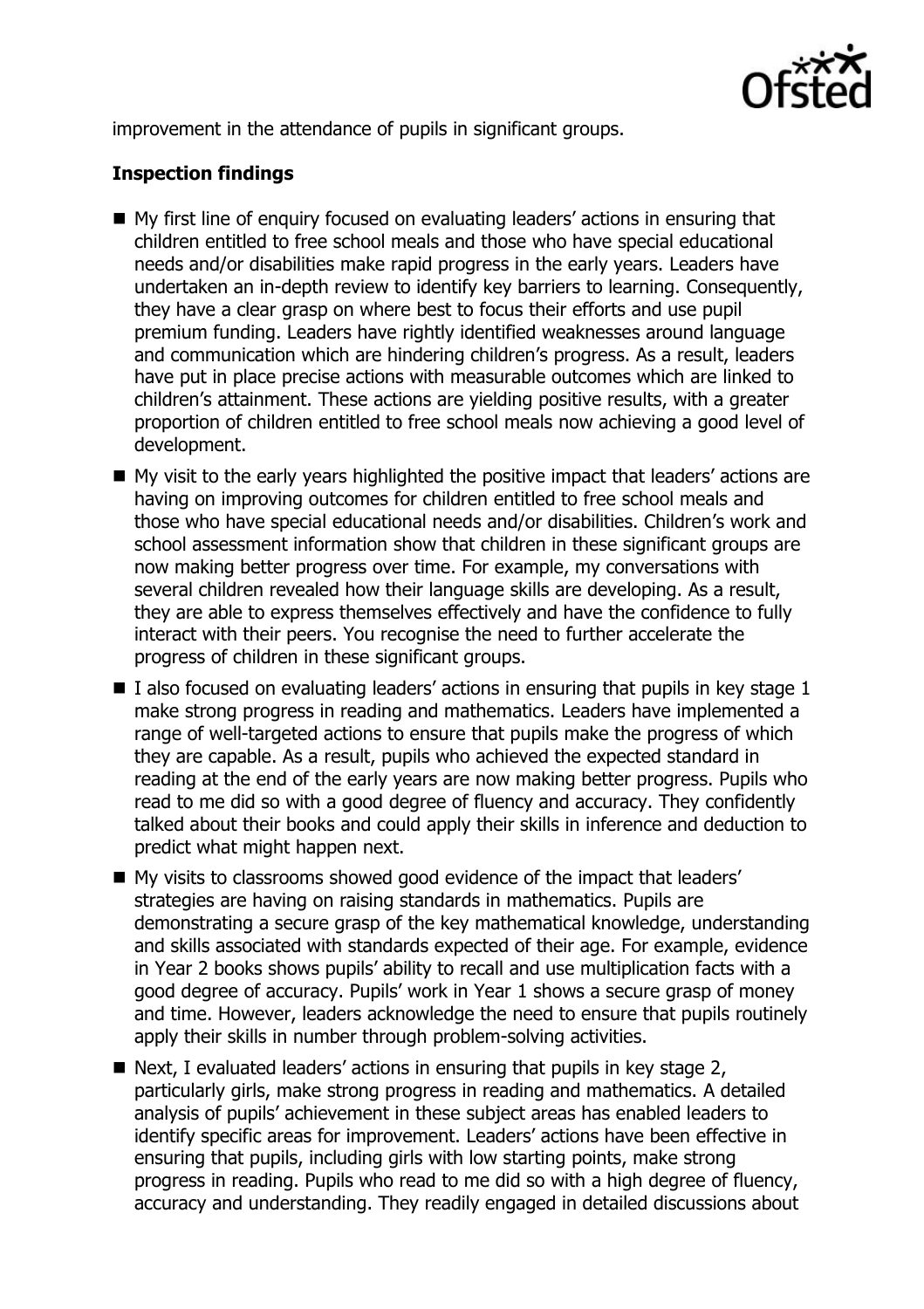

their books, selecting their words carefully when explaining how characters were feeling. Pupils successfully summarised the main ideas drawn from several paragraphs, identifying key details.

 $\blacksquare$  My visits to classrooms showed that pupils are successfully acquiring new mathematical knowledge and understanding, closely related to their different stages of development. Evidence in books shows that pupils, including girls, are successfully using age-appropriate skills in a range of key areas, including the use of formal written methods for calculation. However, the most able pupils who grasp concepts quickly are not being challenged enough. Furthermore, gaps in conceptual knowledge and understanding can go unchecked, slowing progress.

You agree that, in some key stage 2 classes, leaders must act to further diminish differences in reading and mathematics between disadvantaged pupils and other pupils nationally.

- My final line of enquiry evaluated how well leaders and governors are demonstrating the capacity to drive improvement, particularly in engaging parents. You use assessment and monitoring information effectively to identify specific areas that require further improvement. You ensure that objectives for school improvement work are well founded, precise and firmly rooted in improving outcomes for pupils. As a result, decisive action taken by school leaders is ensuring that areas of weakness are being addressed. You are outward thinking in your approach to school improvement, and are adept at selecting strategies and initiatives that best meet the needs of the pupils.
- Governors are well informed about pupil premium spending in the early years through to the end of key stage 2. They challenge and support leaders on pupils' progress and attainment, as evidenced in governor minutes and reports. Governors are proactive in undertaking their own visits to the school that focus on key areas for school improvement. They use this information effectively to check the impact of leaders' work in raising standards.
- My conversations with governors revealed their unwavering commitment to increasing parental engagement in school life. The effectiveness of the school's work in this area was evident on the day of the inspection, with a high number of parents attending an after-school workshop. Furthermore, comments in the parent survey acknowledge how the school is involving them in new initiatives, focusing on improving learning resilience and outcomes for pupils. A typical comment written by a parent is, 'As a result of the school's work, there has been a real change of culture for parents.' Another wrote, 'As a parent, I feel included in school life.'

# **Next steps for the school**

Leaders and those responsible for governance should ensure that:

- **Pupils' outcomes in mathematics continue to improve by:** 
	- $-$  ensuring that key stage 1 pupils routinely apply their skills in number through problem-solving
	- teachers move pupils in key stage 2 onto more challenging work in